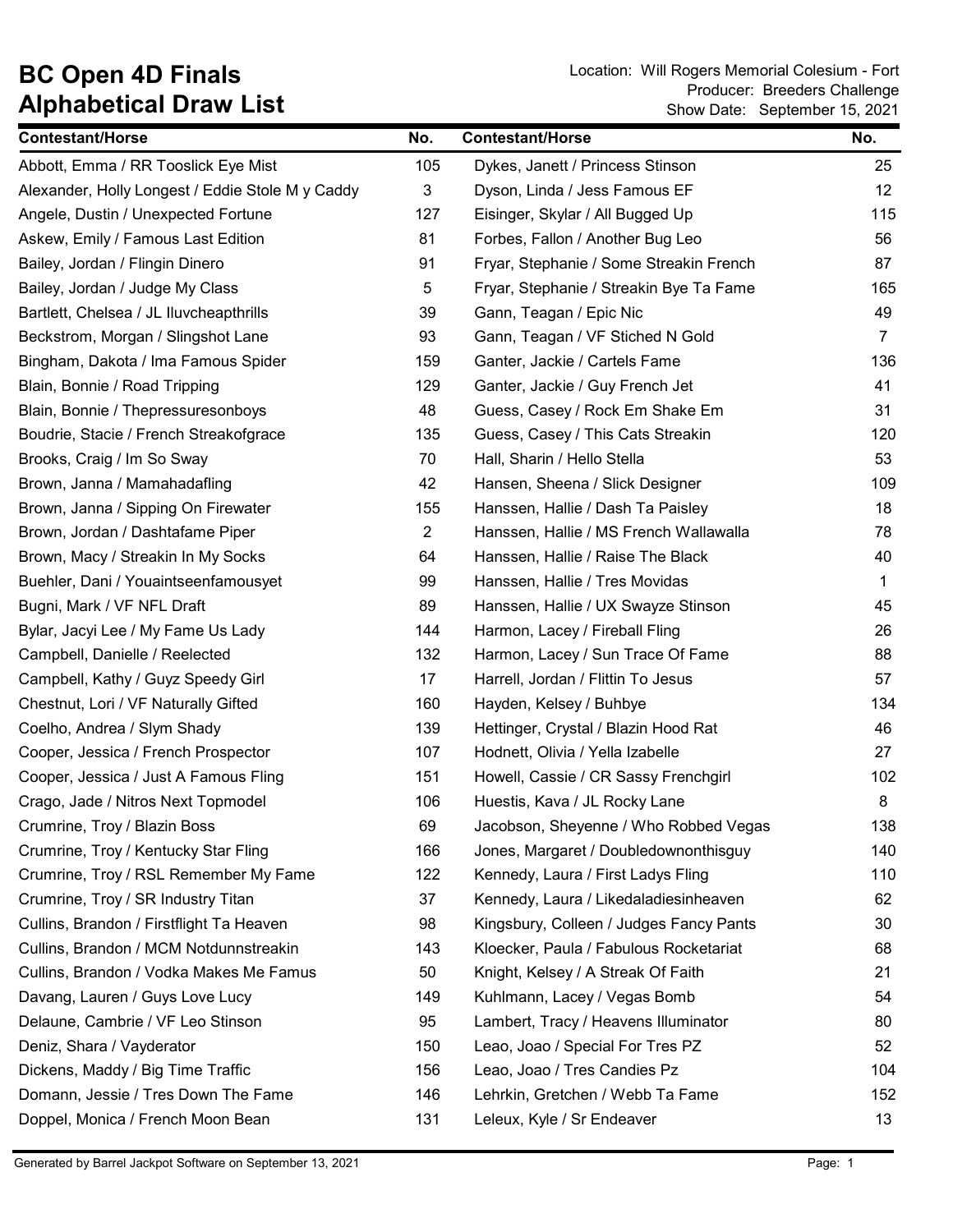## Alphabetical Draw List

BC Open 4D Finals Location: Will Rogers Memorial Colesium - Fort Show Date: September 15, 2021 Producer: Breeders Challenge

| <b>Contestant/Horse</b>                   | No. | <b>Contestant/Horse</b>                 | No. |
|-------------------------------------------|-----|-----------------------------------------|-----|
| Loosenort, Marne / Crazy For Fame         | 77  | Paul, Courtney / FC Strait Dallas TX    | 142 |
| Loosenort, Marne / Lovin Fame             | 121 | Paul, Wyatt / FC Straight Cajun         | 14  |
| Loosenort, Marne / PT FrenchmansFame      | 47  | Pedone, Ryann / Ima Slick Guy           | 119 |
| Lucas, Shyann / Jawanadance N Vegas       | 94  | Pedone, Ryann / Pressured By Destiny    | 73  |
| Lujan, Tiffany / Chase My Ace             | 82  | Pedone, Ryann / Rivons Mr America       | 23  |
| Manning, Karen / Shut The Blazin Door     | 75  | Pedone, Ryann / Ruby Rubacuori          | 158 |
| McCumber, Amelia / Aint Seen Famous Yet   | 84  | Pendel, Amber / Fame and Old Money      | 63  |
| McKerchie, Megan / For Heaven Seis        | 86  | Poloncic, Maggie / Aint Seen Me Yet     | 51  |
| Melby, Jane / Judge Cashe                 | 6   | Radford, Monica / Ya Wanna Be Famous    | 67  |
| Melby, Jane / Slick Moons                 | 100 | Randle, Kim / KR Chico Famoso           | 4   |
| Michaelis, Abby / Our Fearless Fame       | 130 | Ressler, John / Frenchmans Lil Angel    | 38  |
| Miller, Jodee / EZ Elaine                 | 22  | Ressler, John / VF Wahini Stinson       | 76  |
| Miller, Jodee / JL FAme in Vegas          | 161 | Ridling, Shelby / Hello Darling         | 71  |
| Miller, Jodee / MR Vegas Fame             | 61  | Rivette, Tyler / Addicted To Bugattis   | 20  |
| Miller, Jodee / Overthemoonforaguy        | 117 | Rivette, Tyler / Flingin Roses          | 141 |
| Montgomery, Molli / Star N Blazin Fame    | 36  | Sandoval, Shaun / Jesswatchmestreak     | 123 |
| Montgomery, Molli / The Woman Loves Fame  | 157 | Schotte, Mieke / Yeah Im Dynamite       | 145 |
| Moorman, Colleen / Designed To B Smooth   | 43  | Scratch, Scratch / scratch              | 108 |
| Morgan, Shelley / Tres Leche              | 112 | Shelton, Cindy / Mr Perk Up N Jet       | 32  |
| Morris, Jessica / HR Heavens Haze         | 126 | Shields, Allie / DTF Dazzlin Dash       | 148 |
| Mose, Rachelle / Fierce Rockin Girl       | 72  | Skimehorn, Bert / Lizzy Stinson         | 103 |
| Mowry, Kassie / CP Epics Percilla         | 92  | Small, Cayla Melby / Forbez             | 28  |
| Mowry, Kassie / Epic Guy                  | 137 | Smith, Sue / Dashs Centerfold           | 147 |
| Mowry, Kassie / Famous Ladies Man         | 29  | Snelling, Kaitlyn / Shez All That Jazz  | 97  |
| Nadeau, Catherine / Famous Mila Flit      | 15  | Spargen, Riley / SH Streakin J Bird     | 9   |
| Nelson, Cierra / Lil Blushing Blonde      | 19  | Stamper, Sharee / Bugs Dun It           | 65  |
| Nemec, Laura / Fabulous French Moon       | 55  | Study, Peggy / Colonels Firebug         | 35  |
| Nemec, Laura / Playing In Traffic         | 111 | Sullivan, Lynn / Nonstopstreakinviper   | 113 |
| Netterville, Lindsey / Frenchmans Rockin  | 33  | Thouvenell, Kelli / Frenchmans Pritzi   | 90  |
| Netterville, Lindsey / Heaven Help Me Fly | 74  | Treharne, Kelsey / Aintgotthinonme      | 118 |
| Newman, Stephanie / Knock Ya Socks Off    | 164 | Treharne, Kelsey / VF Chasin Cans       | 60  |
| Newman, Stephanie / Velma Kellie          | 59  | Treharne, Kelsey / VQ Nonstop Stinson   | 10  |
| Norman, Maria / Slicknslide               | 44  | Waguespack, Sarah Rose / VF Eysa Famous | 116 |
| North, Lynsay / A Dose Of Fling           | 66  | Ward, Ceri / MTS Smokin N Design        | 124 |
| North, Lynsay / Whistlewhileyoustreak     | 24  | Ward, Ceri / Shawne Streakin Jet        | 162 |
| Oen, Pete / Bullazin For Perks            | 133 | Ward, Ceri / This Guys No Angel         | 16  |
| Oen, Pete / Margarita Red Rita            | 83  | White, Brandy / Lil French Flirt        | 96  |
| Olson, Matthew / Guys Red Rocket          | 34  | White, Ken / LRS Famous Tornado         | 153 |
| Ordeman, Jenae / Merri Eddies Sun         | 154 | White, Ken / Nehi Socks                 | 114 |
| Pascoe, Katie / JR Blazin Dash            | 125 | Wilson, Marcie / MJ Barbwire Lane       | 163 |